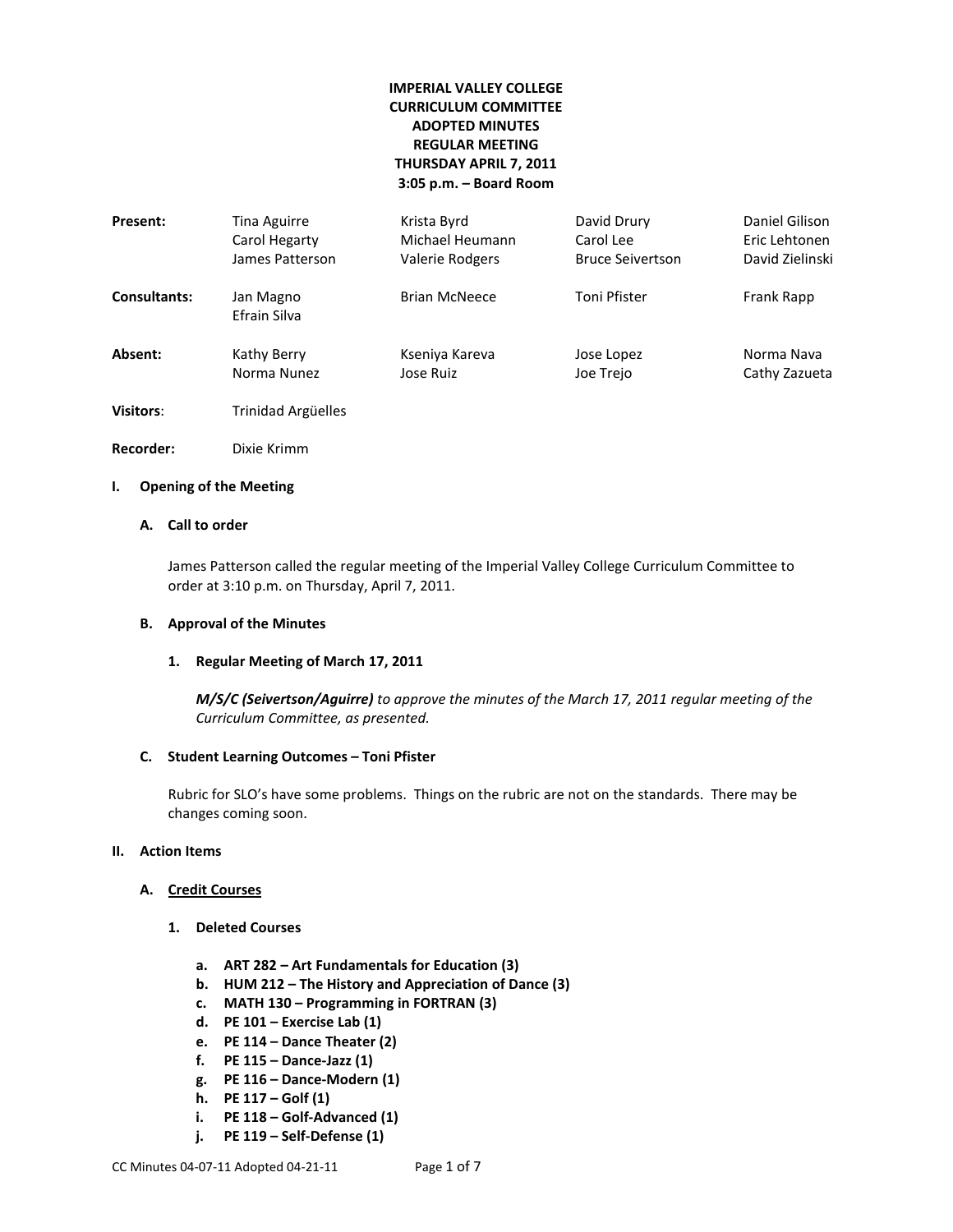- **k. PE 124 – Team Sports (1)**
- **l. PE 125 – Sports Activity-Advanced (2)**
- **m. PE 212 – The History and Appreciation of Dance (3)**
- **n. SGOV 066 – Student Government and Leadership (2)**

*M/S (Aguirre/Drury) to approve the deletion of ART 282, HUM 212, MATH 130, PE 101, PE 114, PE 115, PE 116, PE 117, PE 118, PE 119, PE 124, PE 125, PE 212, and SGOV066, effective 2011 – 2012, as presented. The motion carried.*

#### **2. Revised Courses**

- **a. AJ 100 – Introduction to the Administration of Justice (3)**
- **b. CHEM 100 – Introduction to Chemistry (4)**
- **c. MATH 119 – Elementary Statistics (4)**
- **d. MATH 190 – Pre-Calculus (5)**
- **e. PE 106 – Walking/Jogging Fitness (1)**
- **f. PE 123 – Water Safety Instructor Training (2)**
- **g. PE 130 – Adapted Physical Exercise (1)**

*M/S (Aguirre/Gilison) to approve the addition of SLO's and assignments and update to textbooks for AJ 100, CHEM 100, MATH 119, MATH 190, PE 106, PE 123, and PE 130, effective 2011 - 2012, as presented. The motion carried.*

#### **h. AJ 108 – Public Safety Report Writing (3)**

*M/S (Aguirre/Lee) to approve the revision of the course number and title* (was AJ 120 – Public Safety Communications)*, update to recommended preparation and textbooks, and addition of SLO's and assignments, effective 2011 - 2012, as presented. The motion carried.*

#### **i. AJ 110 – Law Enforcement Community Relations (3)**

*M/S (Aguirre/Drury) to approve the revision of the course title (was Police Community* Relations)*, addition of SLO's and assignments, and update to instructional methodology and textbooks, effective 2011 - 2012, as presented. The motion carried.*

#### **j. AJ 160 – Regular Basic Course Modular Format Level III (10)**

*M/S* (Aguirre/Drury) to approve the revision of the course number and title (was AJ 142 – Reserve Officer Level III)*, addition of SLO's and assignments, and update to instructional methodology and textbooks, effective 2011 - 2012, as presented. The motion carried.*

#### **k. AJ 162 – Regular Basic Course Modular Format Level II (13.5)**

*M/S (Aguirre/Gilison)* to approve the revision of the course number and title (was AJ 144 – Reserve Officer Level II)*, and addition of SLO's and assignments, effective 2011 - 2012, as presented. The motion carried.*

#### **l. AJ 180 – Basic Traffic Accident Investigations (3)**

*M/S (Aguirre/Gilison) to approve the revision of the course number* (was AJ 146)*, addition of SLO's and assignments, and update to instructional methodology, effective 2011 - 2012, as presented. The motion carried.*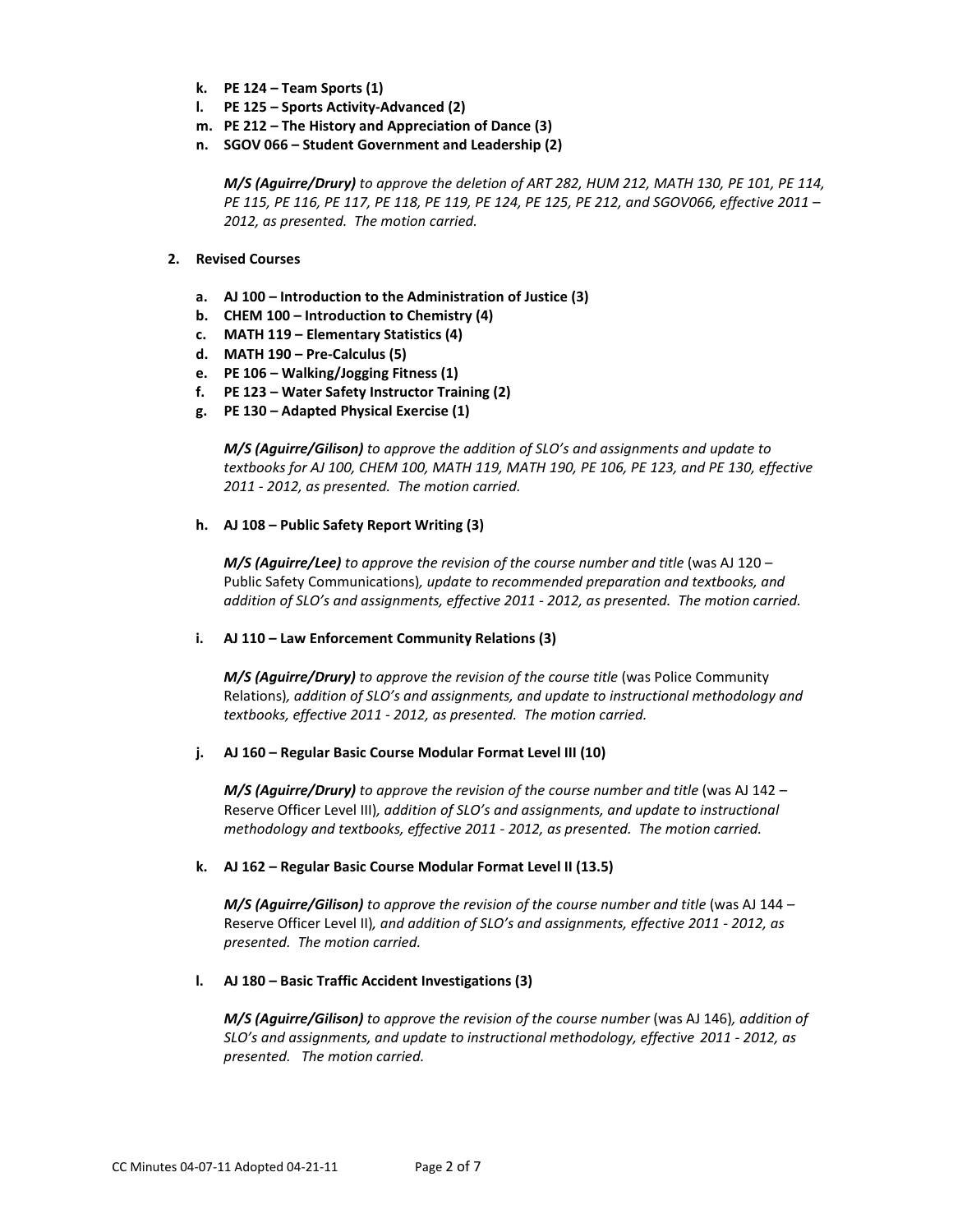### **m. AJ 190 – Advanced Officers Course (.50)**

*M/S* (Gilison/Rodgers) to approve the revision of the course number (was AJ 150), addition of *SLO's and assignments, and update to course objectives and textbooks, effective 2011 - 2012, as presented. The motion carried.*

## **n. AJ 220 – Law Enforcement Field Operations (3)**

*M/S (Aguirre/Gilison)* to approve the revision of the course number and title (was AJ 121 – Police Field Operations)*, addition of SLO's, assignments and recommended prep (adding AJ 100), and update to textbooks, effective 2011 - 2012, as presented. The motion carried.*

## **o. AJ 222 – Criminal Investigation (3)**

*M/S (Aguirre/Heumann) to approve the revision of the course number* (was AJ 122)*, addition of SLO's and assignments, and update to instructional methodology and textbooks, effective 2011 - 2012, as presented. The motion carried.*

## **p. AJ 224 – Criminology (3)**

*M/S to approve the revision of the course number* (was AJ 124)*, removal of cross reference to SOC 124, addition of SLO's and assignments, and update to textbooks, effective 2011 - 2012, as presented. The motion carried.*

**MOTION WITHDRAWN** *(Committee members had concerns over removing the cross reference)*

## **q. AJ 226 – Juvenile Control (3)**

*M/S (Aguirre/Gilison) to approve the revision of the course number* (was AJ 123)*, addition of SLO's and assignments, and update to evaluation and instructional methodology and textbooks, effective 2011 - 2012, as presented. The motion carried.*

## **r. ART 120 – Drawing I (3)**

*M/S (Aguirre/Gilison) to approve the addition of the sequence number to the course title, addition of SLO's and assignments, and update to description and textbooks, effective 2011 - 2012, as presented. The motion carried.*

#### **s. ART 122 – Drawing II (3)**

*M/S (Seivertson/Gilison) to approve the addition of the sequence number to the course title, addition of prerequisite (ART 120), SLO's, and assignments, and update to textbooks, effective 2011 - 2012, as presented. The motion carried.*

#### **t. ART 124 – Painting I (3)**

*M/S (Seivertson/Hegarty) to approve the addition of the sequence number to the course title, addition of SLO's and assignments, and update to textbooks, effective 2011 - 2012, as presented. The motion carried.*

#### **u. ART 126 – Painting II (3)**

*M/S (Seivertson/Hegarty) to approve the addition of the sequence number to the course title, addition of prerequisite (ART 124), SLO's, and assignments, and update to description and textbooks, effective 2011 - 2012, as presented. The motion carried.*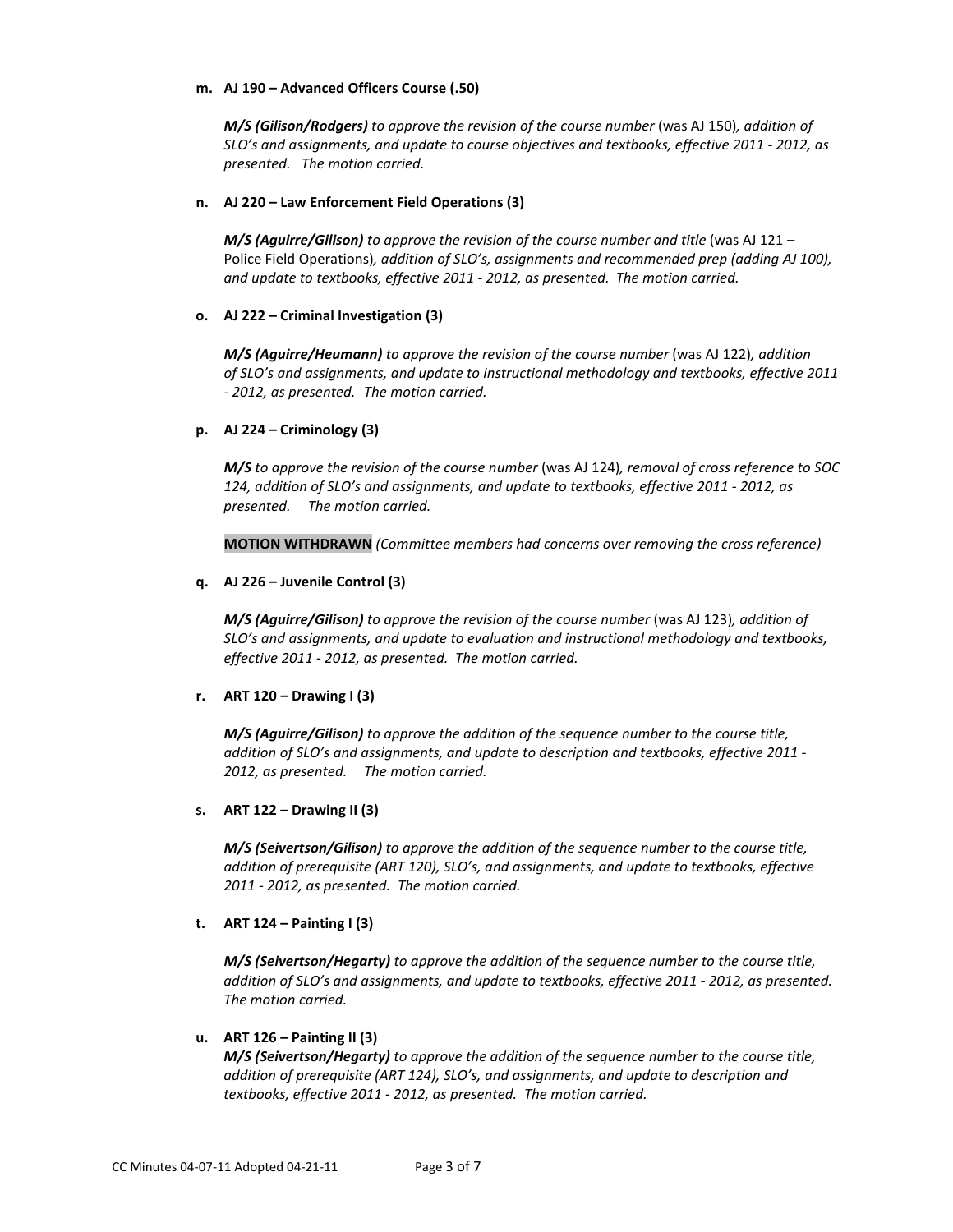### **v. ART 220 – Drawing III (3)**

*M/S (Aguirre/Hegarty) to approve the addition of the sequence number to the course title, addition of prerequisites (ART 120, ART 122), SLO's, and assignments, and update to course objectives and textbooks, effective 2011 - 2012, as presented. The motion carried.*

### **w. ART 222 – Drawing IV (3)**

*M/S (Aguirre/Hegarty) to approve the addition of the sequence number to the course title, addition of prerequisites (ART 120, 122, 220), SLO's, and assignments, and update to description and textbooks, effective 2011 - 2012, as presented. The motion carried.*

## **x. ART 224 – Painting III (3)**

*M/S (Seivertson/Lehtonen) to approve the addition of the sequence number to the course title, addition of prerequisites (ART 124, 126), SLO's, and assignments, update to description and textbooks, effective 2011 - 2012, as presented. The motion carried.*

## **y. ART 226 – Painting IV (3)**

*M/S (Gilison/Hegarty) to approve the addition of the sequence number to the course title, addition of prerequisite (ART 124, 126, 224), SLO's, and assignments, update to description and textbooks, effective 2011 - 2012, as presented. The motion carried.*

## **z. BUS 260 – Business Communications (3)**

*M/S (Rodgers/Heumann) to approve the addition of SLO's and assignments, distance education instructional methodology, and update to textbooks, effective 2011 - 2012, as presented. The motion carried.*

#### **aa. CHEM 200 – General Inorganic Chemistry I (5)**

*M/S (Gilison/Seivertson) to approve the addition of SLO's and assignments, removal of recommended prep, and update to textbooks, effective 2011 - 2012, as presented. The motion carried.*

#### **bb. CIS 137 – Web Development Tools (3)**

*M/S* (Rodgers/Heumann) to approve the revision of the course title (was Dreamweaver), *addition of SLO's and assignments, and update to core content and textbooks, effective 2011 - 2012, as presented. The motion carried.*

#### **cc. ENGL 270 – Introduction to Linguistics (3)**

*M/S (Heumann/Rodgers) to approve the addition of SLO's and assignments, and update to description, course objectives, and textbooks, effective 2011 - 2012, as presented. The motion carried.*

### **dd. FREN 201 – Intermediate French I (5)**

**ee. FREN 211 – Intermediate French II (5)**

*M/S (Lee/Aguirre) to approve the revision to core content for FREN 201 and FREN 211, effective 2011 - 2012, as presented. The motion carried.*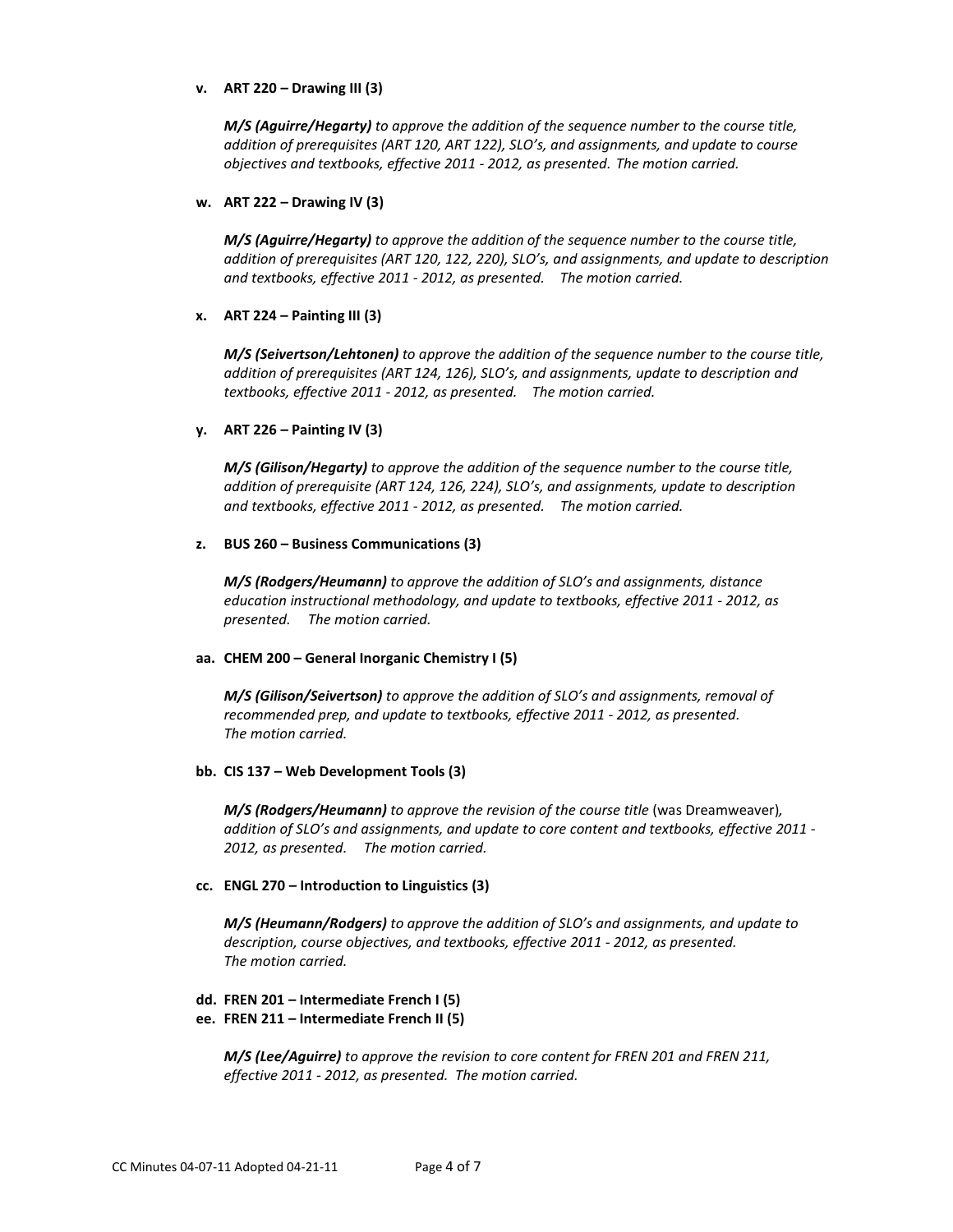## **ff. GEOG 102 – Cultural Geography (3)**

*M/S (Seivertson/Heumann) to approve the addition of SLO's, assignments, and distance education instructional methodology, update to course objectives, core content, methods of evaluation, and textbooks, effective 2011 - 2012, as presented. The motion carried.*

### **gg. GEOG 108 – World Regional Geography (3)**

*M/S (Seivertson/Aguirre) to approve the addition of SLO's, assignments, and distance education instructional methodology, update to core content, methods of evaluation, and textbooks, effective 2011 - 2012, as presented. The motion carried.*

## **hh. MATH 220 – Elementary Differential Equations (3)**

*M/S (Gilison/Lehtonen) to approve the addition of SLO's and assignments, and update to description and textbooks, effective 2011 - 2012, as presented. The motion carried.*

- **ii. NURS 240 – Intravenous Therapy Techniques (2)**
- **jj. VN 240 – Intravenous Therapy Techniques (2)**

*M/S (Aguirre/Rodgers) to approve the addition of SLO's and assignments, and update to description, objectives, and textbooks, effective 2011 - 2012, as presented. The motion carried.*

#### **kk. PE 121 – Beginning to Intermediate Swimming (1)**

*M/S (Drury/* to approve the revision of the course title (was Swimming), addition of SLO's and *assignments, and update to textbooks, effective 2011 - 2012, as presented. The motion carried.*

## **ll. PE 122 – Lifeguard Training (2)**

*M/S (Drury/Aguirre) to approve the revision of the SAM code (from D to C), addition of SLO's and assignments, and update to textbooks, effective 2011 - 2012, as presented. The motion carried.*

#### **mm. PE 131 – Adapted Sports (1)**

*M/C (Drury/Aguirre) to approve the addition of SLO's and assignments, and update to description and textbooks, effective 2011 - 2012, as presented. The motion carried.*

#### **nn. PE 142 – Advanced Swimming (1)**

*M/S (Drury/Aguirre) to approve the revision of the TOP code (from 0835.00 to 0835.70), addition of SLO's and assignments, and update to textbooks, effective 2011 - 2012, as presented. The motion carried.*

#### **3. New Courses**

#### **a. ENGL 237 – Introduction to Shakespeare (3)**

*M/S (Heumann/Aguirre) to approve the addition of ENGL 237 to the credit curriculum, effective 2011 - 2012, as presented. (Heumann/Aguirre to withdraw the motion)*

#### **MOTION WITHDRAWN**

Discussion: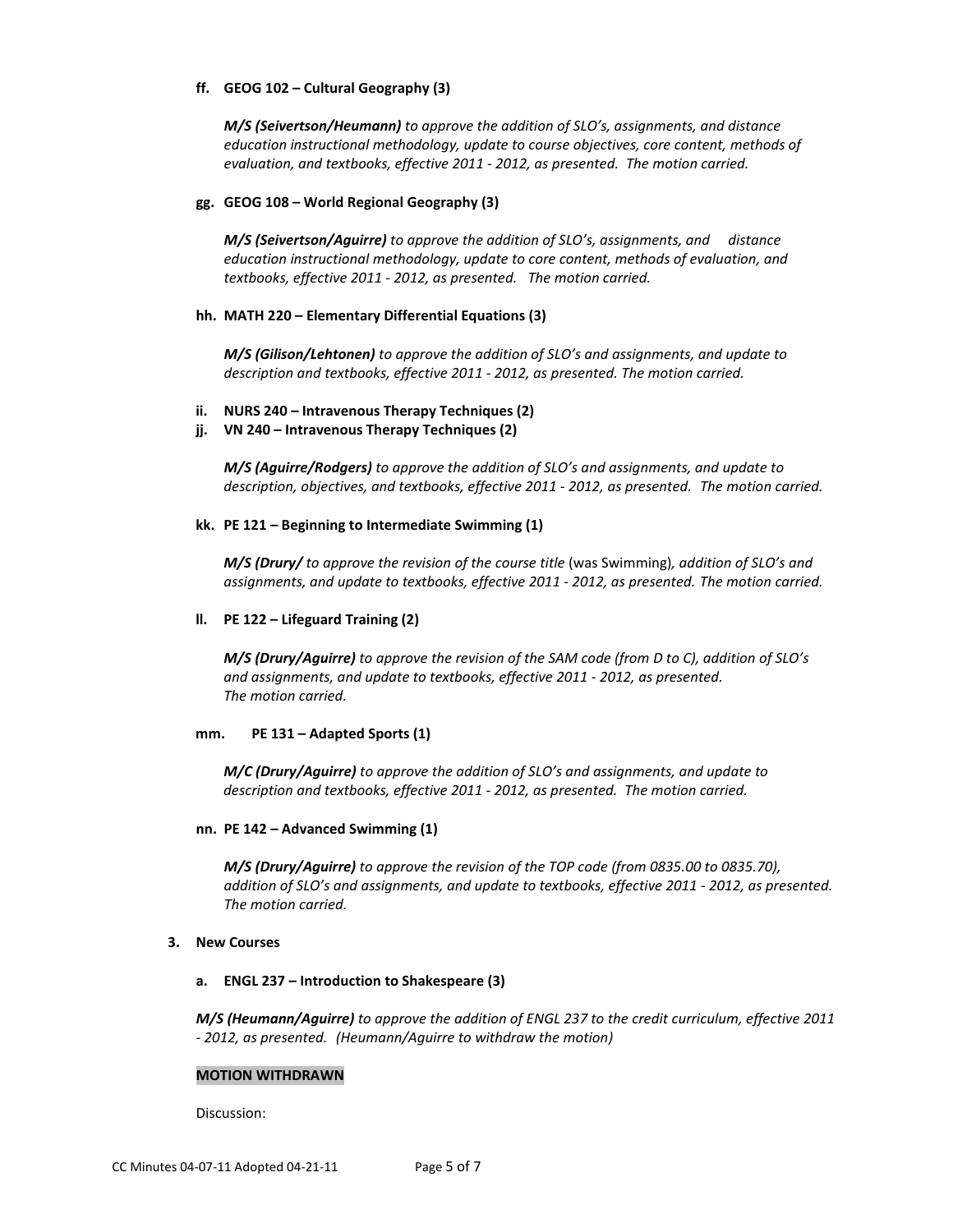- David Zielinski questioned the need for the course. Is the course being created for a specific demand? Other courses include Shakespeare in their content. Students have asked for creative writing courses.
- Carol Lee did not define enough transferability, this course cannot be articulated to upper division courses.
- Krista Byrd would this class be offered in lieu of a course that a student may need at a time when there are significant cuts? How was this to be handled?
- Michael Heumann 3 courses of elective classes are offered each semester, this would be an alternative choice available to students.
- Tina Aguirre not the best timing, but if approved it would be ready to go when funding is better.
- Brian McNeece it would just change the mix of electives.
- David Zielinski is concerned about the lack of demand for literature courses.
- Carol Lee not being used by any four year, do we need this course, not be approved as GE, it is a transfer elective course. If they take it here as a lower division course and transfer to San Diego State they will need to retake the course at the upper level.

# **B. Distance Education Courses – Addendum Documentation**

- **1. BUS 260 – Business Communications (3.0)**
- **2. GEOG 102 – Cultural Geography (3.0)**
- **3. GEOG 108 – World Regional Geography (3.0)**

*M/S (Aguirre/Seivertson) to approve the Distance Education Addendum for BUS 260, GEOG 102, and GEOG 108, effective 2011 – 2012, to provide greater access and allow the inclusion of all modalities of learning, as presented. The motion carried.*

# **C. Majors and Certificates**

## **1. Revised Majors and Certificates**

**a. Computer Information Systems Major**

*M/S Rodgers/Seivertson to approve the revision to the Computer Information Systems Major upon the recommendation of the advisory committee, effective 2011 - 2012, as presented. The motion carried.*

## **b. English Major**

*M/S Heumann/Aguirre to approve the revision of the English Major, to update the literature sequence section, effective 2011 - 2012, as presented. The motion carried.*

Discussion:

• (The addition of the ENGL 237 was removed from the motion as the new course proposal was withdrawn)

## **D. General Catalog (Textual, Major and Certificate Items)**

**1. Attendance and Administrative Withdrawals (2010-2011 General Catalog, p. 24)**

*M/S (Gilison/Rodgers) to approve the revisions to the Attendance and Administrative Withdrawals statement (2010-2011 General Catalog, p. 24), effective 2011 – 2012, as presented.*

Discussion:

- Jan Magno reviewed the Attendance and Administrative Withdrawal catalog text.
- Committee members made additional suggestions for revision.